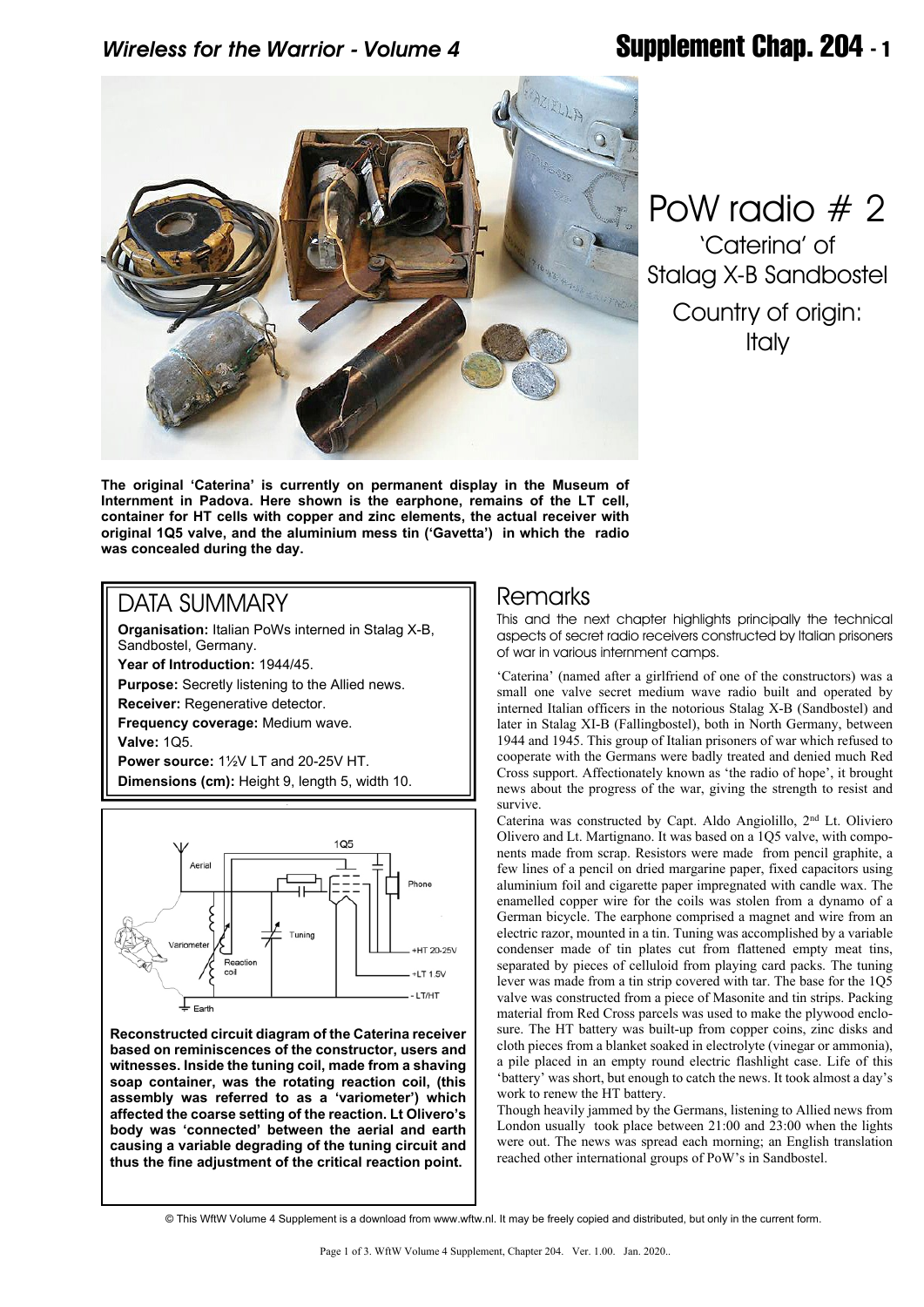**lead to the damp floor.**

**A colour painting by an unknown artist shows Lieut. Olivero operating the radio literally with hands and feet (right). The phone pressed to his left hand ear under a dishcloth resembling a turban, one hand to write, the other hand on the tuning control. The reaction point, where the radio was in its most sensitive state, was controlled by taking the aerial lead between his teeth and moving his left hand boot connected to the earth**

# *Wireless for the Warrior - Volume 4* **Supplement Chap. 204 - 2**





**Close up view of the variable condenser used in the Caterina radio. It was constructed from flattened pieces of empty meat tins and celluloid sheets as insulator.**

**The earphone was made from an empty Nescafe tin, a piece of thin flattened tin as diaphragm, plus wire and a magnet from an electric razor.**

© This WftW Volume 4 Supplement is a download from www.wftw.nl. It may be freely copied and distributed, but only in the current form.